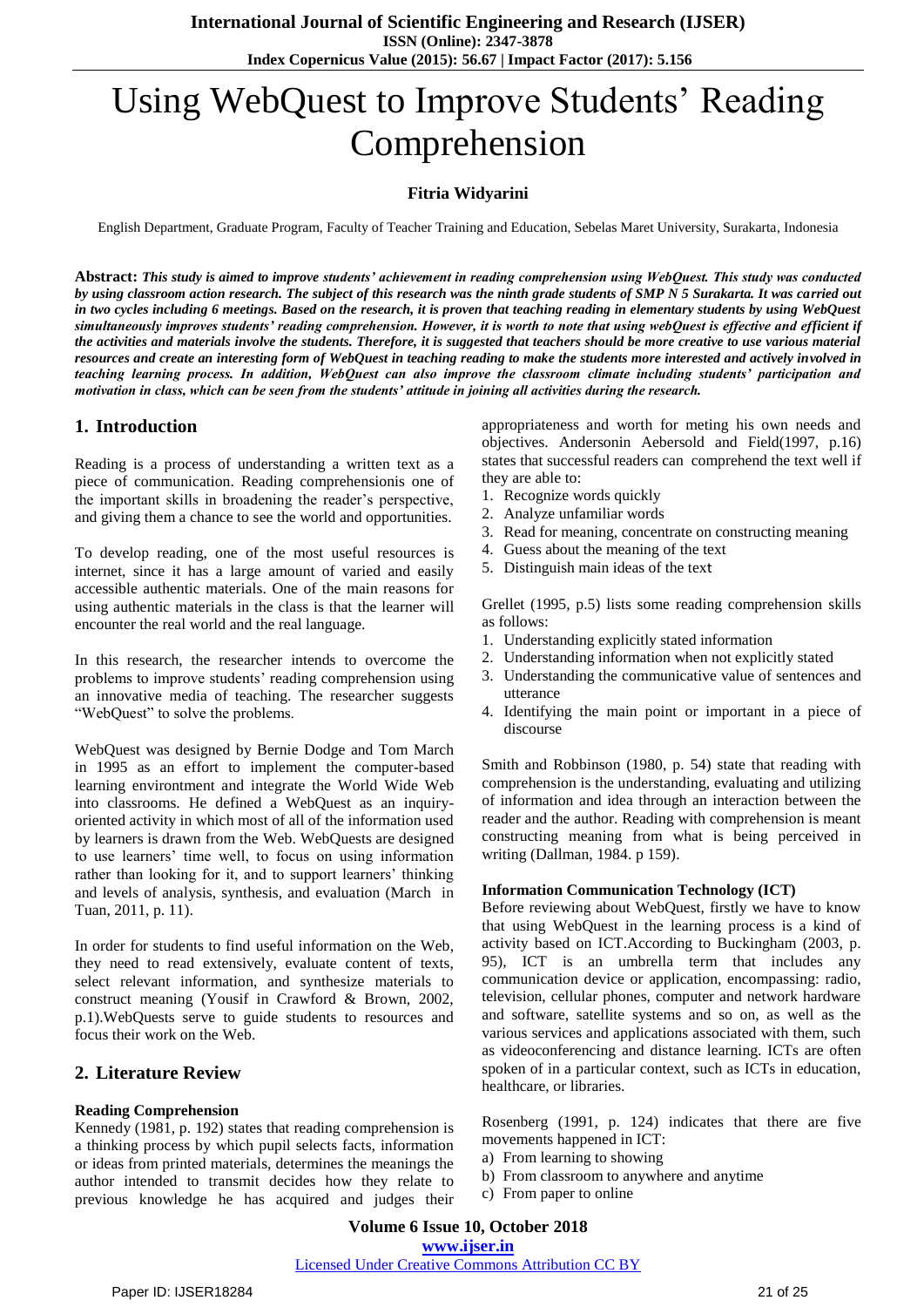- d) From physical facility to network
- e) From time cycles to real time

Tinio (2002:8) state that ICT is a potentially powerful tool for extending educational opportunities, because:

1) Anytime,anywhere.

One defining feature of ICT is their ability to transcend time and space. Online course materials, for example, may be accessed 24 hours a day, 7days a week.

2) Access to remote learning resources.

Teachers and learners no longer have to rely solely on printed books and other materials in physical media housed in libraries (and available in limited quantities) for their educational needs. With the internet and the World Wide Web, a wealth of learning materials in almost every subject and in a variety of media can now be accessed from anywhere at any time of the day and by unlimited number of people.

In addition, Tinio(2002:11) divides the models of learning of ICT:

1) Active Learning

ICT-enhanced learning mobilizes tools for examination, calculation and analysis of information, thus providing a platform for student inquiry, analysis and construction of new information.

2) Collaborative learning

ICT-supported learning encourages interaction and cooperation among students, teachers, and experts regardless of where they are

- 3) Creative Learning ICT-supported learning promotes the manipulation of existing information and the creation of real world products rather than the regurgitation of received information
- 4) Integrative learning ICT-enhanced learning promotes a thematic, integrative approach to teaching and learning.
- 5) Evaluative learning

ICT-enhanced learning is student-directed and diagnostic. Unlike static, text or printed-based educational technologies, ICT-enhanced learning recognizes that there are learners to explore and discover rather than merely listen and remember.

#### **The Nature of WebQuest**

WebQuest is a framework for guided inquiry that uses web resources as the primary source of information. Bernie Dodge, an American professor of educational technology at San Diego State University has focused on the design, implementation and evaluation of computer-based learning environments and created a learning model which has been widely used as an effective Internet-based educational tool in schools, colleges and universities for over a decade and is now one of the most popular and most effective tool in schools, colleges and universities for over a decade and is now one of the most popular and most effective Internetbased project models/ approaches.

Dodge in Tuan (2001, p. 666) defines a WebQuest as an inquiry- oriented activity in which most of all of the information used by learners is drawn from the Web. Webquests are designed to use learners' time well, to focus on using information rather than looking for it, and to support learners' thinking and levels of analysis, synthesis, and evaluation.

While according to Kelly(2000, p.1), is a teacher-created less on plan in the form of a simple World Wide Web page with active, pre selected Internet links and a specific purpose for students. It is designed to provide students with an independent or small group activity that incorporates research, problem-solving, and application of basic skills.

#### **The Structure of WebQuest**

WebQuests can be of short (one to three class periods) or long (up to one month) duration. WebQuests serve to guide students to resources and focus their work on the Web. For teachers who seek to design a WebQuest, Dodge in Tuan (2001: 667) provides the following as critical components. A WebQuest should contain:

- 1) An introduction that sets the stage and provides some background information
- 2) A task that is doable and interesting
- 3) A set of information sources needed to complete the task.
- 4) A description of the process the learners should go through in accomplishing the task. The process should be broken out into clearly described steps.
- 5) Some guidance on how to organize the information acquired.
- 6) A conclusion that brings closure to the quest, reminds the learners about what they've learned, and perhaps encourages them to extend the experience into other domains

#### **The Strength and Weaknesses Using WebQuest**

Samra (2009, p. 4) in his page states that teaching through WebQuests has many strengths.

- 1) WebQuests have the ability to increase student motivation levels
- 2) WebQuests allow students to become active learners.
- 3) Students practice auditory, visual, reading, thinking and problem solving skills while they are completing a **WebOuest**
- 4) WebQuests narrow down the vast array of web pages available on any given topic.
- 5) Students spend more time learning about a topic rather than navigating through web sites in order to find a diamond in the rough.

Meanwhile, the weaknesses of teaching using webquest as quoted from Joiner (2009, p. 7) are:

- 1) Lack of interest of the student if the scenario is not interesting or challenging or if it is too challenging
- 2) The task has prescribed Web sites and resources that are to be used for this task and cannot venture to other sites that they find more appealing.
- 3) Lack of access to the internet
- 4) Lack of access to the computer programs and/or computers

In addition, Seikatzy, et. Al (2016, p. 3542) states tha the weakness of a webquest are less considered than its strengths. It is criticized for not being able to keep learners motivation and prevent learners from being distracted by irrelevant internet web sites. In addition, like any kind of

**Volume 6 Issue 10, October 2018 www.ijser.in** Licensed Under Creative Commons Attribution CC BY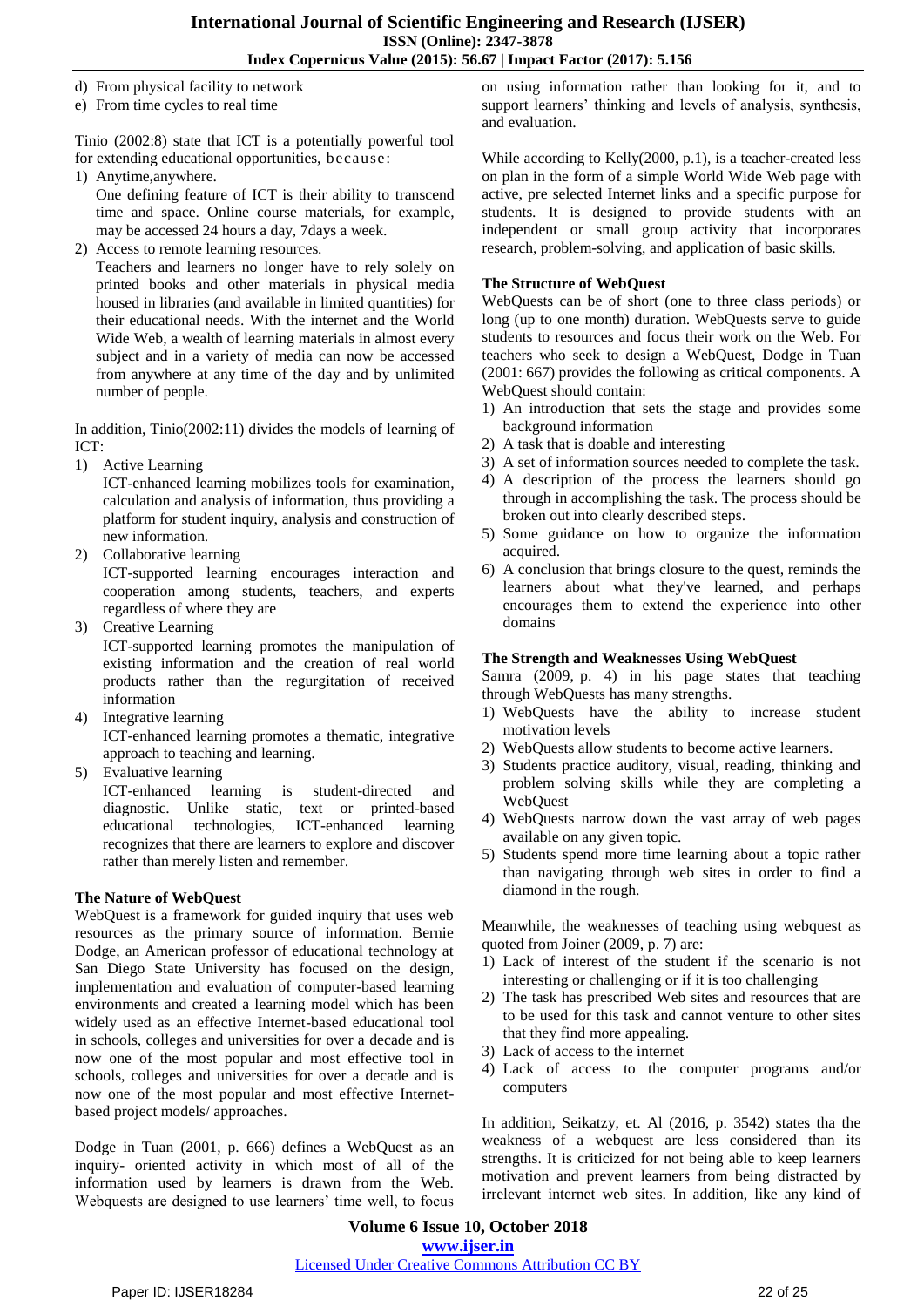technology it could be restricted by inadequate internet connection and lack of resources.

# **3. Research Method**

This research conducted in action research where the researcher pays more attention to the teaching and learning process. Classroom action research is the research were the teacher also the researcher, where teacher tries to make a better teaching learning process. In short, by doing a classroom action research, teacher reflect on their own practice, know the weaknesses and decide what action should be taken in order to improve the situation and practice. The research was conducted in SMPN5 Surakarta.

1) The Setting of Research

The research was conducted in SMP N 5 Surakarta. This school has 288 students which are divided into 7 classes of the ninth grade students, 6 classes of the eight students, and 6 classes of the seventh grade students.

- 2) The Subject of the research The subject of this research is the ninth grade students of SMP Negeri 5 Surakarta. It consists of 35 students.
- 3) The Technique of Collecting the Data

In this classroom action research, the data consisted of quantitative and qualitative data. Quantitative data were taken from writing test, including the students' score on pre-test and post- test. Meanwhile, qualitative data were taken from the result of interviews and observation. It was done during the process of teaching and learning. The researcher documented all the activity in classroom using photographs.

4) The Technique of Analyzing the Data

In analyzing the data that had been obtained before, the writer used qualitative and quantitative analysis. Students' writing achievement was measured by using quantitative analysis. The researcher compared the mean scores of the pre-test and post-test to find out whether or not there was an improvement of the students' reading comprehension before and after the WebQuest were applied. Theanalysisofqualitativedatawasdoneusingconstantcompa rativemethod.

# **4. Findings and Discussion**

# **Findings**

After conducting a research improving students' reading comprehension using WebQuest in SMP N 5 Surakarta, the researcher presented the findings of this action research. The data are aken from the achievement tests, observation checklist and field note.

This research was conducted in two cycles. During applying the strategy, the researcher and teacher were cooperated to record what actually happened in classroom by using field notes.

The teacher's view of the process was very important to avoid the subjectivity of the researcher. After giving the students' worksheet, the researcher computed thestudents' score and classified the mean score into the qualification. Afterward,both the researcher and teacher reflected on the teaching-learning process whetherit had been in line with the planning. All those steps were done to obtain theresearch findings.The tools of data collecting consist of multiplechoice questions. The datafrom the student worksheet, each correct answer got 1 point. After that, the datafrom students' worksheet obtained by calculating the mean score of all thestudents.

To compute the class performance, the researcher used the formula of mean score. All individual scores summed and divided by the number of students in the class.

$$
M = \frac{\sum X}{N}
$$
  
Note:  
M = 0

 $=$  mean score

 $\sum X$  = sum of individual score

 $=$  number of students

The research findings were on the result of the field notes. The description is as follows:

#### **1) Prior to the research**

The instrument of the test had been arranged and prepared before. In the test, the students were asked to answer 50 multiple choice questions. The results of the pre test scored are as follows:

**Table 1:** Pre-test average score

| <b>rapic 1.</b> The test average score |                   |        |  |
|----------------------------------------|-------------------|--------|--|
| No.                                    | Explanations      | Scores |  |
|                                        | The highest score | -6     |  |
|                                        | The lowest score  |        |  |
|                                        | The average score |        |  |

There were five indicators that were analyzed: Finding main idea, finding supporting idea, finding detail information, finding meaning of words, and identifying referents. The result of the analysis could be seen on Table 2 below:

**Table 2**. Pre-testscore ofreadingindicators

| No | Indicators                 | Average scores |
|----|----------------------------|----------------|
|    | Finding main idea          | 6.29           |
|    | Finding supporting idea    | 5.19           |
|    | Finding detail information | 6.53           |
|    | Identifying referents      | 5.64           |
|    | Finding meaning of words   | 6.24           |
|    | Average score              | 6.03           |

#### **2) Cycle 1**

a) Planning Stage

The researcher prepared the lesson plan, observation checklist table, and from of field notes. The lesson plan is a way to make an effort so that the students got involved in the teaching-learning process

b) Acting Stage

The teacher greeted the students and prayed together. Next, the teacher checked the students' attendance list in the class. Then, the teacher motivated students to motivate them in teaching learning process. All activities followed the rules as written in lesson plan.

c) Observing the action

It can be used as one of the indicators to know the students' progress. By observing the teaching and learning process in the firstcycle, the writer knew how far the effectiveness of using WebQuest in teaching reading. In the first meeting, the students were not discipline

**Volume 6 Issue 10, October 2018 www.ijser.in**

Licensed Under Creative Commons Attribution CC BY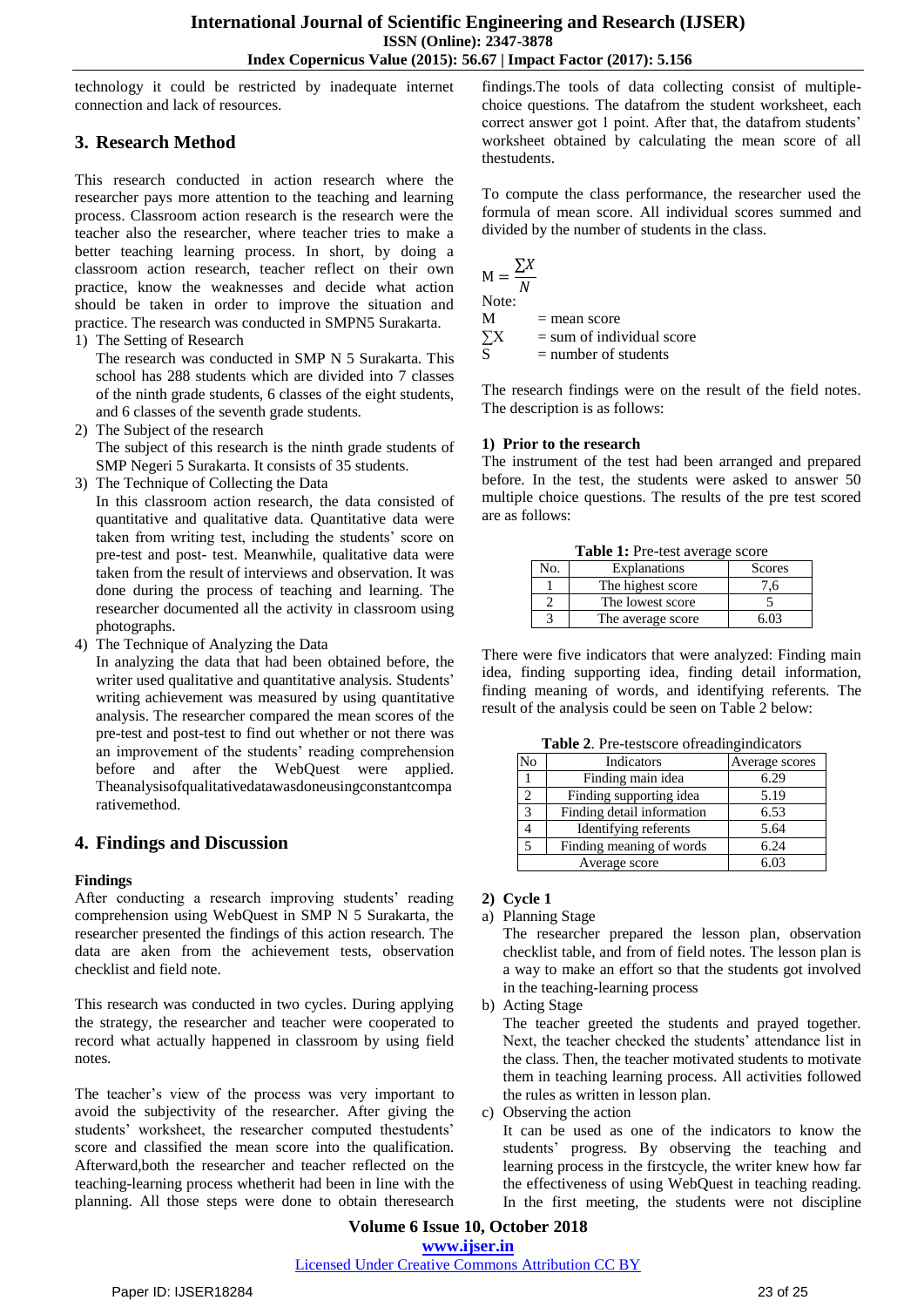because they did not enter the class on time. The teaching and learning of reading using WebQuest in cycle 1 run smoothly. Students still confused, but they were indicated that they are interested with it. Students liked to watch the movie trailler, but they were still not enthusiastic to read the text or answer aloud. It could be seen when teacher asked one of students to came to the front of class. There were some improvements on students' reading comprehension. The improvements were in some aspects of reading comprehension. They were the skills in finding the main idea, finding the supporting idea, recognizing stated details, finding the meaning of words and referent. The average score of post-test cycle 1 is higher than pretest. It can be seen from the table below:

**Table 3:** The improvement of the average score in cycle1

| No. | Explanations      | Pre-Test | Post-Test Cycle 1 |
|-----|-------------------|----------|-------------------|
|     | The highest score | ∕.6.     |                   |
|     | The lowest score  |          | 5.8               |
|     | The average score | 6.03     | 6.76              |

The improvement of reading competence can also see from each indicator. The average score of each indicator in post test cycle 1 is higher than pre-test. It can be seen from the Table4.

**Table 4:** Improvement score of each reading indicators

| No            | Indicators                     | Pre- | Post Test |
|---------------|--------------------------------|------|-----------|
|               |                                | Test | Cycle 1   |
|               | Defining main idea             | 6.29 | 6.33      |
| 2             | Defining supporting idea       | 5.16 | 7.27      |
| 3             | Identifying detail information | 6.54 | 6.47      |
|               | Identifying referents          | 5.71 | 7.15      |
| 5             | Finding meaning of words       | 6.28 | 6.64      |
| Average score |                                | 6.03 | 6.76      |

# **3) Cycle 2**

a) Planning stage

Sharing idea with collaborator, designing treatment, interviewing the students, and giving post-test were the activities done by the writer.

b) Acting Stage

The teacher greeted the students and prayed together. Next, the teacher checked the students' attendance list in the class. Then, the teacher motivated students to motivate them in teaching learning process. All activities followed the rules as written in lesson plan.

c) Observing the action

The teaching and learning of reading using WebQuest in cycle 2 run effectively. Students were not confused in finishing the task of WebQuest anymore, and they were indicated that they were enthusiastic to work with it. Students liked to watch the video, WebQuest slide, and the topic. The group activities in cycle 2, students worked with their group and everybody in group was actively engaged. Students were enthusiastic to read the text or answer aloud. There were some improvements on students 'reading comprehension in some aspects of reading comprehension. They were the skills in finding the main idea, finding details information, and finding the meaning of words. Basically, the improvement of these aspects could be seen clearly from the post-test cycle 2 score. The score of the post test cycle 2 increased from the score of post-test cycle 1. The average score of post test cycle 2 is higher than post-test cycle 1. It could be seen from the table below:

| Table 5: The improvement of the average score in cycle 2 |
|----------------------------------------------------------|
|----------------------------------------------------------|

| No. | Explanations      | Post-Test<br>Cycle 1 | Post-Test<br>Cycle 2 |
|-----|-------------------|----------------------|----------------------|
|     | The highest score | 8.2                  | 8.8                  |
|     | The lowest score  | 5.8                  | 7.4                  |
|     | The average score | 6.76                 | 7.68                 |

The improvement of reading competence can also see from each indicator. The average score of each indicator in post test cycle 2 is higher than pre-test. It can be seen from the table below:

| Table 6: Improvement score of each reading indicators |  |  |
|-------------------------------------------------------|--|--|
|                                                       |  |  |

| N <sub>0</sub>              | Indicators                     | Post-test<br>Cycle 1 | Post-test<br>Cycle 2 |
|-----------------------------|--------------------------------|----------------------|----------------------|
|                             | Defining main idea             | 6.33                 | 7.57                 |
| $\mathcal{D}_{\mathcal{L}}$ | Defining supporting idea       | 7.27                 | 7.99                 |
| 3                           | Identifying detail information | 6.47                 | 7.63                 |
|                             | Identifying referents          | 7.15                 | 7.57                 |
| 5                           | Finding meaning of words       | 6.64                 | 7.64                 |
| Average score               |                                | 6.76                 | 7.68                 |

# **5. Discussion**

The classroom action research was conducted in two cycles. Each cycleconsisted of planning stage, acting stage, observing stage, and reflecting stage.The acting stage was conducted in one meeting (2 x 35 minutes) that wasperformed during the teaching-learning process. The researcher needed acollaborator to observe what was happening in the classroom and to take somenotes. The presence of collaborator was to minimize the subjectivity of theresearcher while interpreting the data. The data was collected in the form ofstudents' assignment, and field notes.

In the first cycle the problems that happened in this cycle were the situation in the class. Students still confused, but they were indicated that they are interested with it. Students liked to watch the movie trailler, but they were still not enthusiastic to read the text or answer aloud. It could be seen when teacher asked one of students to came to the front of class.

There were some improvements on students' reading comprehension. The improvements were in some aspects of reading comprehension. They were the skills in finding the main idea, finding the supporting idea, recognizing stated details, finding the meaning of words and referent. The result for the students' mean score in the first was 6.76. It was categorized as Average.

The second cycle, based on the reflection in the previous cycle, the researcher set some activities that were going to be done for the second cycle, thise are: sharing idea with collaborator, designing treatment, interviewing the students, and giving post-test. The researcher focused on finding main idea, detail information, and meaning of words; implemented a different way of grouping the students to reduce the noise and chaos during the process;conducted WebQuest in small group to minimize the noise and help her to control the language being used by students during the lesson, conduct

**Volume 6 Issue 10, October 2018 www.ijser.in**

Licensed Under Creative Commons Attribution CC BY